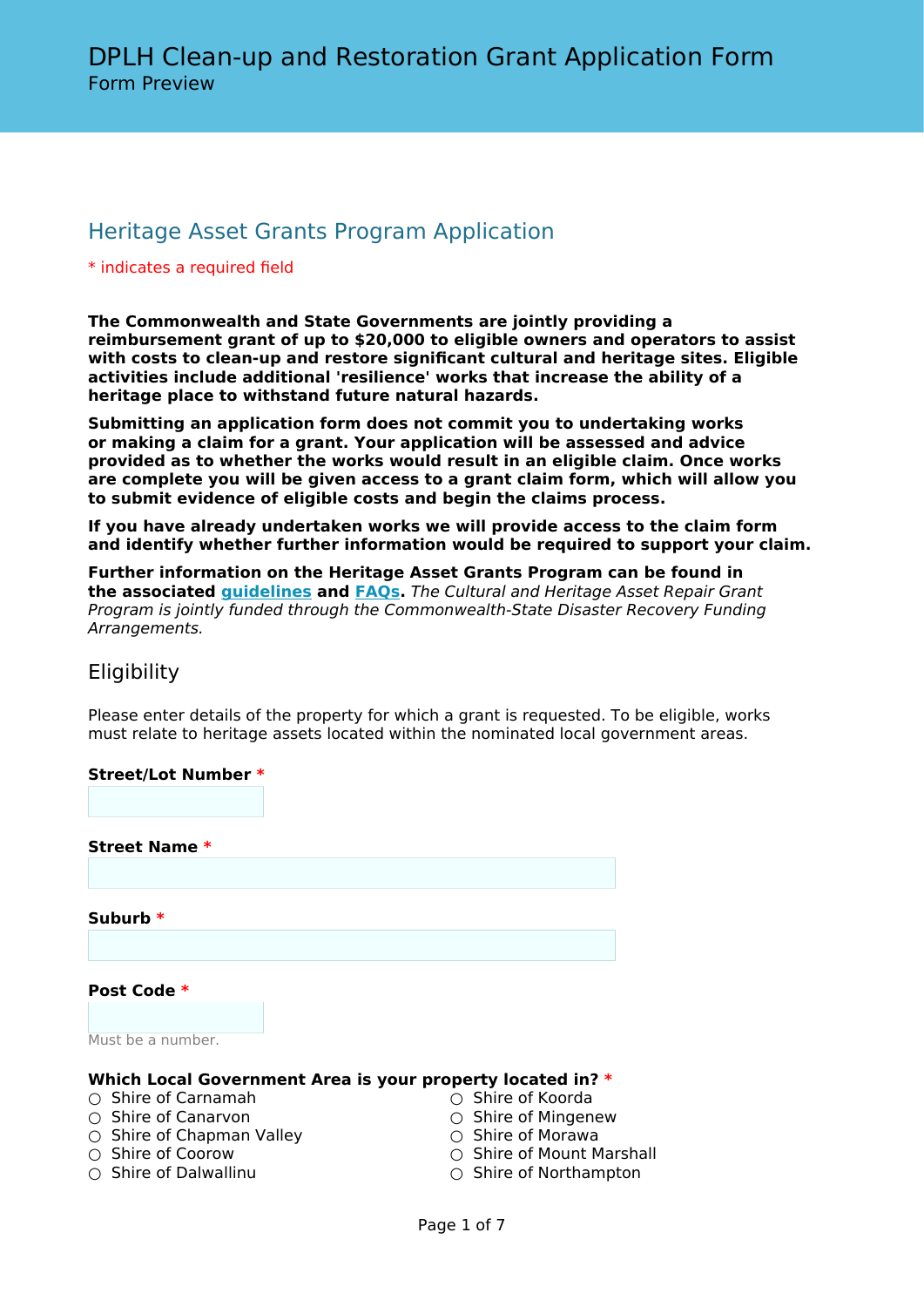- 
- Shire of Dandaragan Shire of Perenjori  $\bigcirc$  City of Greater Geraldton
- Shire of Irwin Shire of Three Springs
- $\bigcirc$  None of the above

#### **Are you the owner of the property? \***

- Yes
- No

If you are applying as the owner's agent or representative, please select 'Yes'

#### **Was the property impacted by STC Seroja? \***

○ Yes

○ No Grants are available for properties suffering direct impact from the cyclone. You may be asked to provide evidence to this effect.

#### **What is the heritage status of the property? \***

- ☐ State heritage place ☐ Not sure / don't know
- ☐ Local heritage place ☐ Not a heritage place
- 

 $\Box$  In a heritage area

At least 1 choice must be selected.

We can assist in identifying heritage status if you are not sure. Even if your property is confirmed as a heritage place, grant funding will be provided only if activities relate to heritage elements, as determined by the DPLH.

# Your Contact Details

\* indicates a required field

Applicant Details

#### **Applicant \***

○ Individual ○ Organisation Organisation Name

| First Name | Last Name |
|------------|-----------|

**Email \***

Must be an email address.

#### **Primary Phone Number \***

Must be an Australian phone number.

#### **Alternate Phone Number**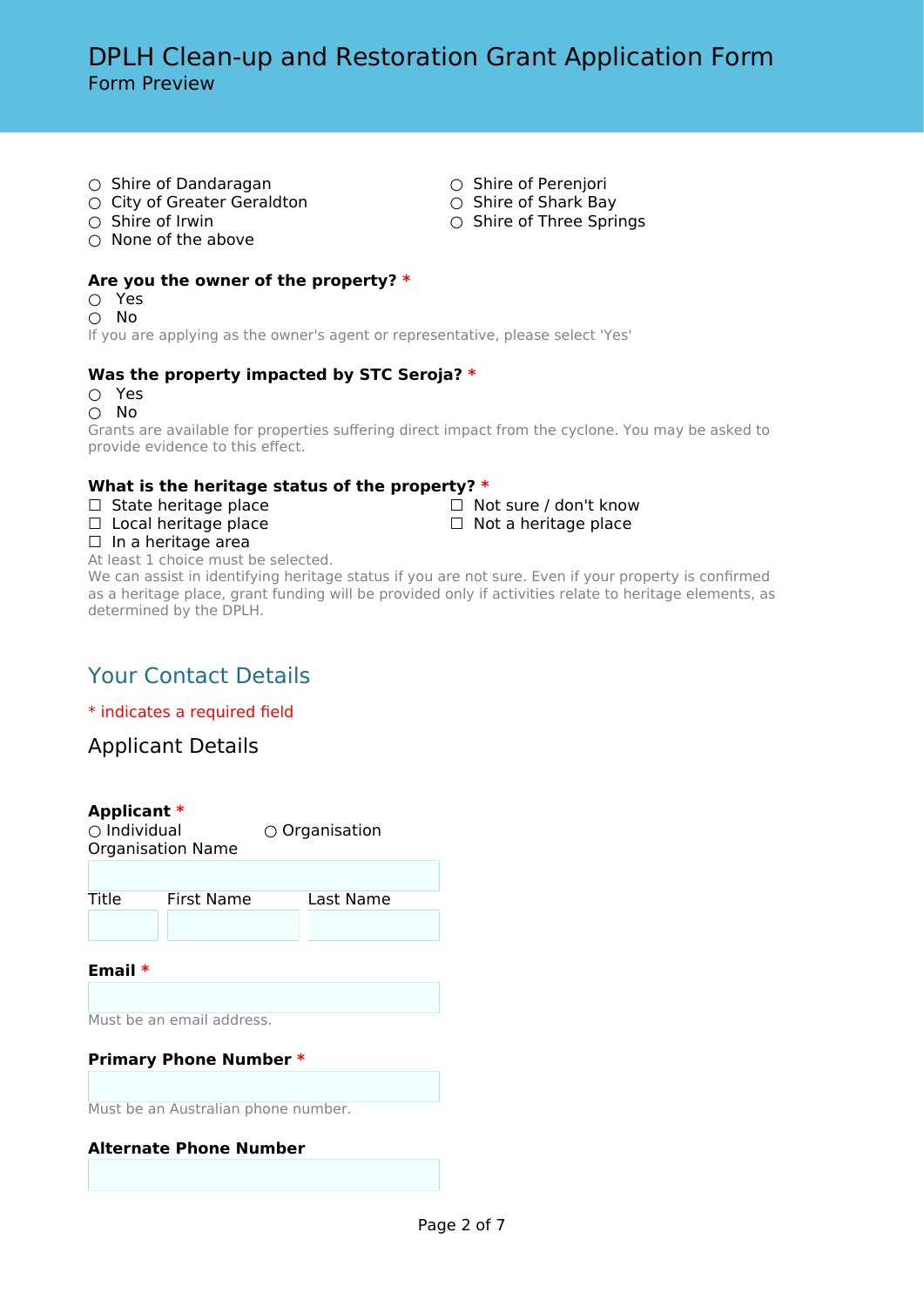Must be an Australian phone number.

#### **Are you applying as an individual, for a private organisation or a Local Government? \***

- $\bigcirc$  Individual
- $\bigcirc$  Private organisation
- Local Government

# **ABN**

## Owner Details

You have identified that you are not the property owner. Please provide the name and contact details for the legal owner of the property. You may still be eligible for funding if you are responsible for insuring the property and for care and maintenance.

#### **Property Owner \***

| $\bigcirc$ Individual<br><b>Organisation Name</b> |            | $\circ$ Organisation |  |
|---------------------------------------------------|------------|----------------------|--|
|                                                   |            |                      |  |
| Title                                             | First Name | Last Name            |  |
|                                                   |            |                      |  |

#### **Email \***

Must be an email address.

#### **Primary Phone Number \***

Must be an Australian phone number.

#### **Alternate Phone Number**

Must be an Australian phone number.

#### **ABN**

Where possible, information will be taken from other STC Seroja applications for funding, and the subsequent assessments, relating to the property to minimise the need for you to duplicate information previously provided.

Claiming grants from different sources will not invalidate your application, provided that grant funds meet different identified costs.

#### **Have you previously applied for the following assistance? \***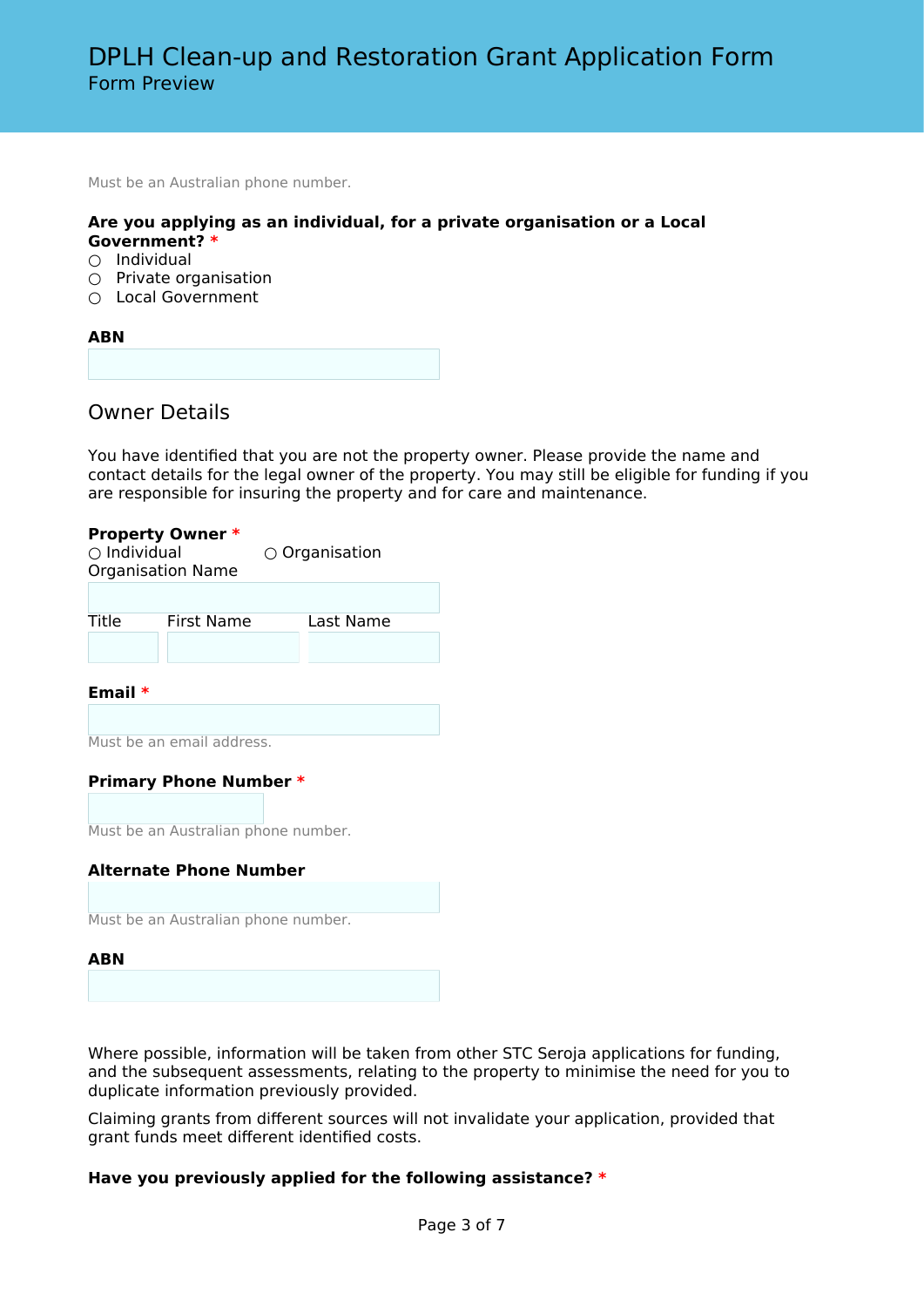- ☐ Premier's Grant for Residential Relief (application reference will be Seroja0000Resident)
- □ STC Seroja Primary Producer Recovery Grant (application reference will be
- CATC965-0000)
- $\Box$  STC Seroja Recovery and Resilience Grant (application reference will be RR0000) ☐ No

## **If yes, Please provide your application reference number.**

# Building Insurance

## \* indicates a required field

## **Did you have a current building insurance policy at the time of STC Seroja? \***

- Yes
- No

## **Comments**

# Insurer Details

You are not required to enter your insurer's details at this stage of the application. However, this must be provided before a claim can be assessed as being eligible.

#### **Name of insurer**

**Policy number**

**Policy period**

## **Have you made a claim on your building insurance policy?**

- Yes
- No

#### **Comments**

Insurer and Claim Details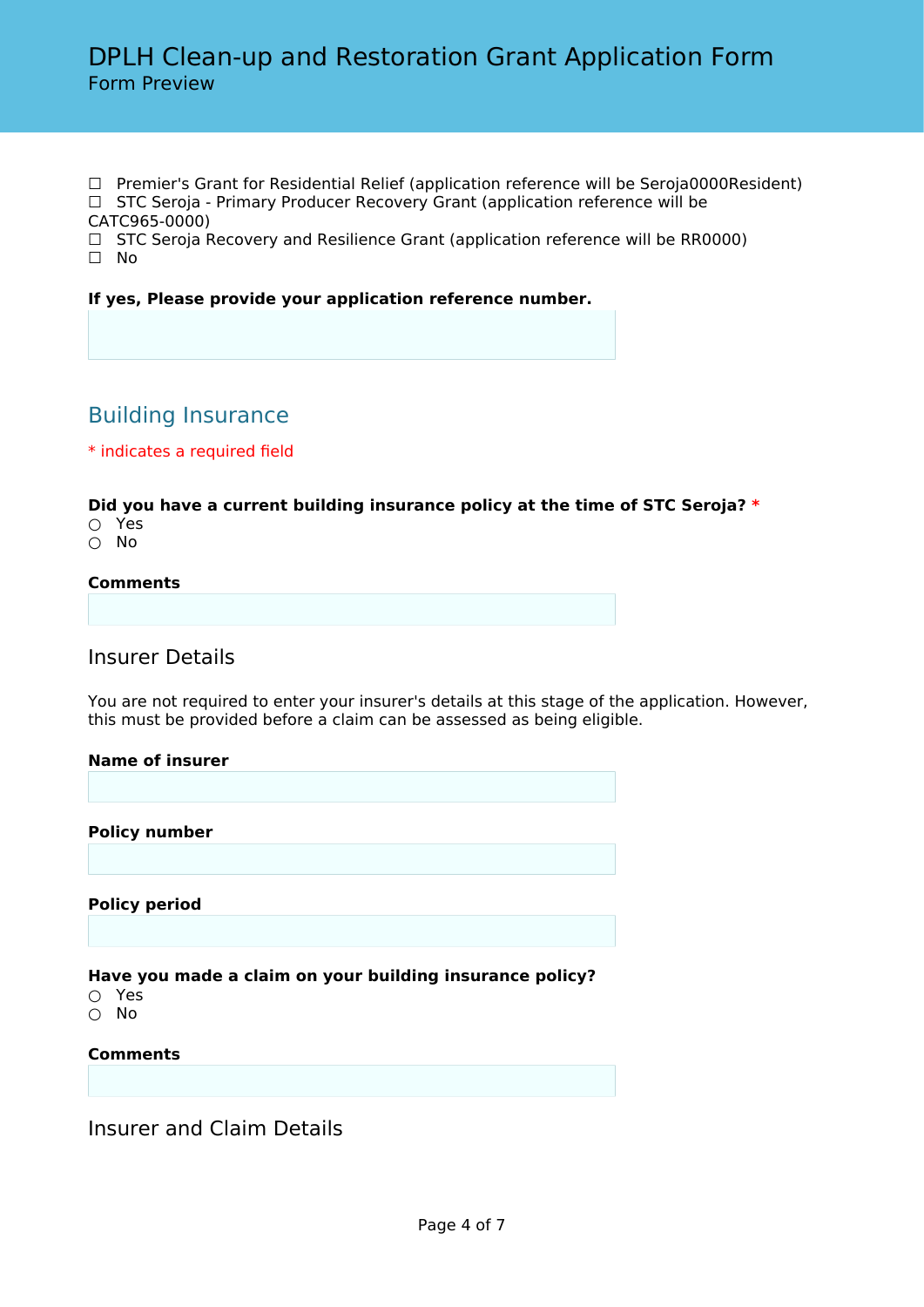#### **Claim reference number**

#### **Claim managers name and contact details**

#### **What is the status of your insurance claim?**

- Pending
- Settled
- $\overline{O}$  Declined

#### **Do you expect that your insurance will cover the full cost of your repair costs?**

- Yes
- No

#### **Comments**

## Authority to Release Information

Please note that you may be asked to give consent for your insurer to verify insurance details and provide information relevant to the assessment of your application.

# General Intent of Works

#### \* indicates a required field

#### Your Plans for Recovery

This information will help us to provide you with relevant assistance in planning for repairs and resilience works. If you are not yet clear on what is required for your property we will work with you to assess this.

#### **Will you require assistance for clean-up, repairs or both?**

| $\circlearrowright$ Clean-up | $\circ$ Both |
|------------------------------|--------------|
| $\circ$ Repairs              | ∩ No         |

#### **Will clean-up and repair activities include working with asbestos?**

- Yes
- No

#### **Are you interested in making upgrades to your property to make it more resilient to future disaster events?**

- Yes
- No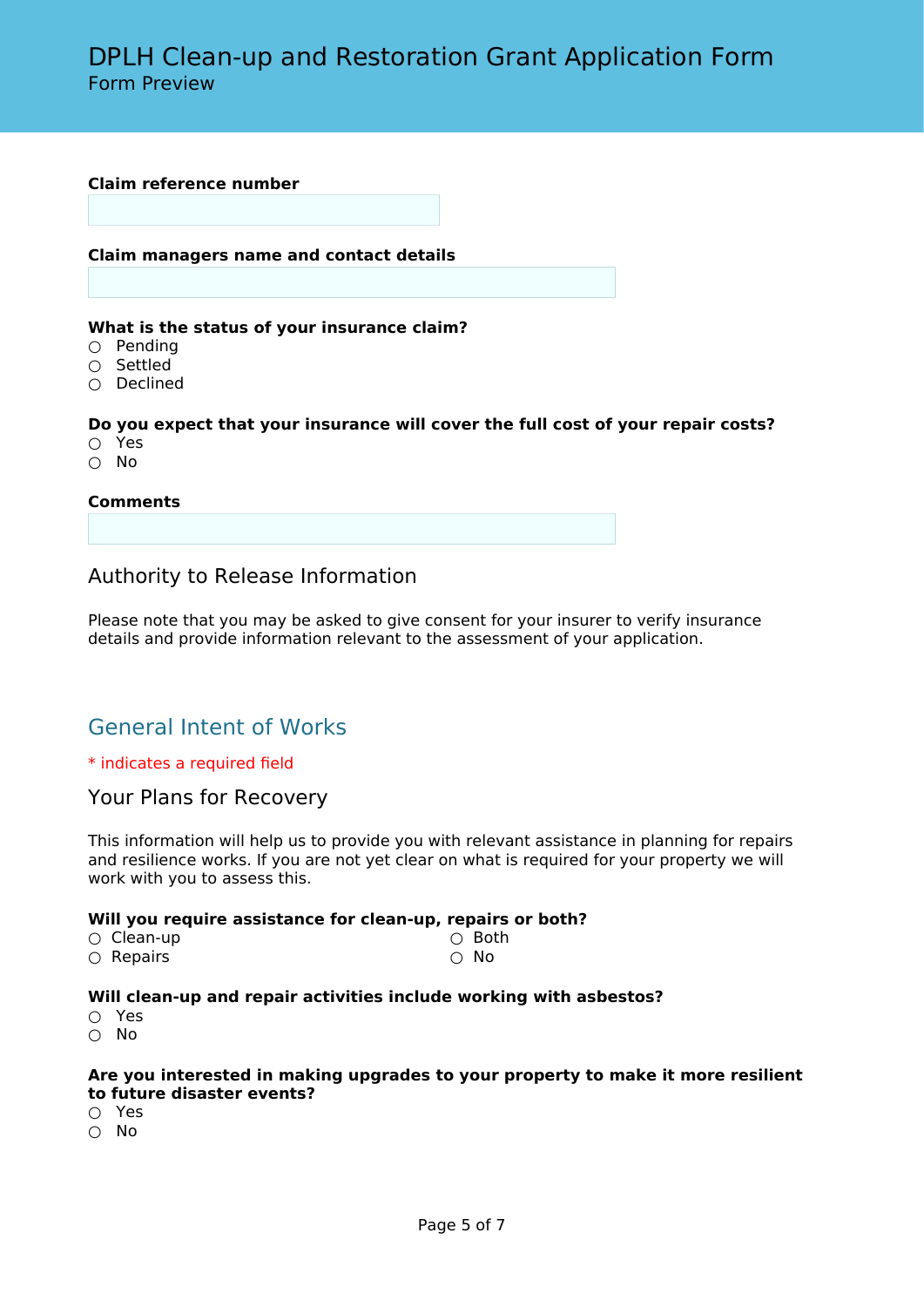#### **What resilience works would you like to include?**

If you are not sure we can discuss this with you during the assessment process

#### **Have you contacted your Local Government in relation to approvals and permits?**

- **\***
- Yes
- No

#### **If yes, please provide details.**

If you have not yet contacted your local government this will need to be done before you begin works.

# Cost of Repairs

#### **Have the repair works to your property started? \***

- Planned
- Underway
- Completed

#### **Have you obtained quotes for the repairs to your property? \***

- Yes
- No

#### **Have you incurred any costs to repair your property? \***

- Yes
- No

#### **Comments**

If you have completed works and incurred costs that are not covered by insurance, you can still claim any eligible costs as a reimbursement grant.

# Declaration

#### \* indicates a required field

Before submitting this application form please check that the information provided, and any supporting documentation, is true and accurate. You can save your form and make changes as necessary. Once your form is submitted no further changes can be made.

Providing inaccurate, untrue or misleading information may be a breach of criminal law for which serious penalties may apply. You should be aware that the giving of false or misleading information is a serious offence under the *Criminal Code Act 1995 (Cth).*

If any information provided in your application, or any supporting documentation, is found to be deliberately inaccurate, untrue or misleading, legal action may be taken against you, including action to recover the funds. If you choose not to give your consent simply exit